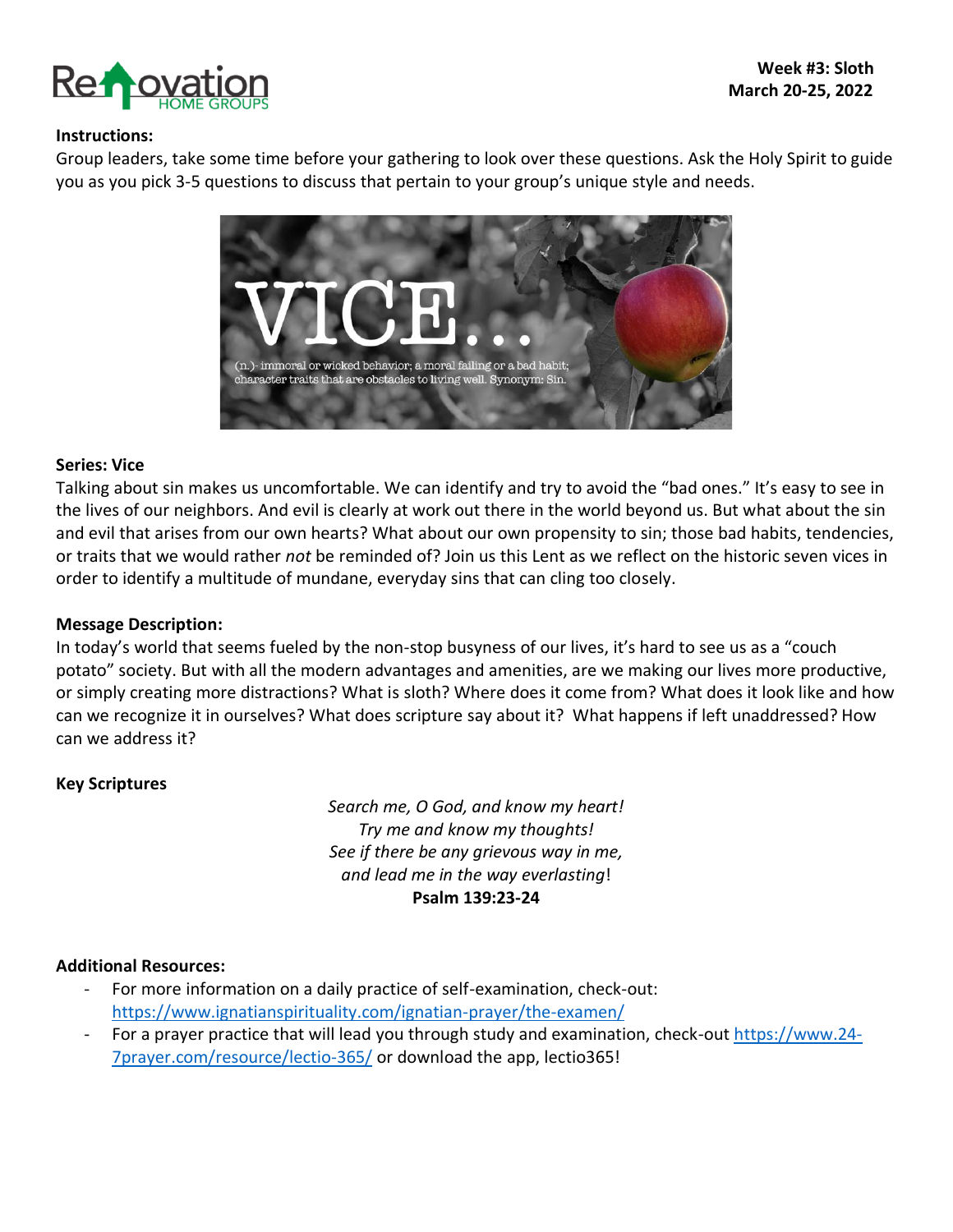## **Questions Related to This Week's Teaching:**

- 1. Sloth is derived from the Latin word **which means** which means
- 2. Sloth is a sin of \_\_\_\_\_\_\_\_\_\_\_\_\_\_\_\_\_\_\_ rather than omission.
- 3. The Book of Proverbs addresses the issue of sloth more than any other book in scripture. The "sluggard," as it is referred in Proverbs, is someone with slothful patterns. This is addressed in Proverbs dentimes.
- 4. How can sloth impact our Christian growth and journey towards true sanctification?

# **Going Deeper:**

# **Read Luke 18:18-25**

- In light of our current teaching series, what surprises you or stands out about this encounter with Jesus?
- Depending on which version you read, verse 23 can read "he became very sad," "he turned away sorrowful," or "his countenance fell." Why do you think the rich man became sad? What is it about his wealth that impedes him from following Jesus in this moment?
- Church fathers noted that behind the face of spiritual apathy or acedia lay a "spiritual monster" of despair. There is a sort of sadness found within apathy of not being able to take the step toward God that you may want to or need to take. Where do you see despair at work in this passage? And does the connection between sloth/acedia, apathy, and sadness/despair resonate with you?

# *Will Willimon on sloth in "Sinning Like a Christian: A New Look at the 7 Deadly Sins"*

"The great goal of life- communion with God- is forsaken by diving into a sea of triviality. The end of life is forfeited, and the means toward the end seem unrealistic and pointless. Failing to avail oneself of God's appointed modes of gracious ascent, we fall victim to malice and spite toward spiritual things, ridiculing the ways of the Spirit as we sink back into the ways of the flesh. 'Wandering after illicit things' consumes our lives, resulting in a constant flux of mind in which we fail to alight anywhere. Idle curiosity, prattling, general restlessness, and instability fill our days." (Willimon, 83)

"Distraction and restlessness of spirit are listed by the Fathers as aspects of apathy, failure to focus on what matters." (Willimon, 85)

- According to Bishop Will Willimon, sloth can persist in our lives through an inability or failure to focus on what really matters in life; that is, the end goal of our lives, which is communion with God. Our inability to do the things we need to or desire to move us closer to God can often make us feel frustrated, sad, despairing, and at worst self-loathing. Do you ever find yourself struggling to focus in this way? Or do you ever feel bogged down and overwhelmed by smaller responsibilities and tasks that you don't have the time or capacity to pursue a holy life with God?
- Thomas Aquinas notes there is a joy and a zeal that comes from seeing the beauty within things, and this particular joy can be an antidote to despair. How can you cultivate joy in seeing the beauty of life in this season? Do you believe this could serve as an antidote to sadness, despair, or acedia for you?
- How can we help you remain focused on the real goal (and consequently the real joy) of our lives in Jesus Christ?